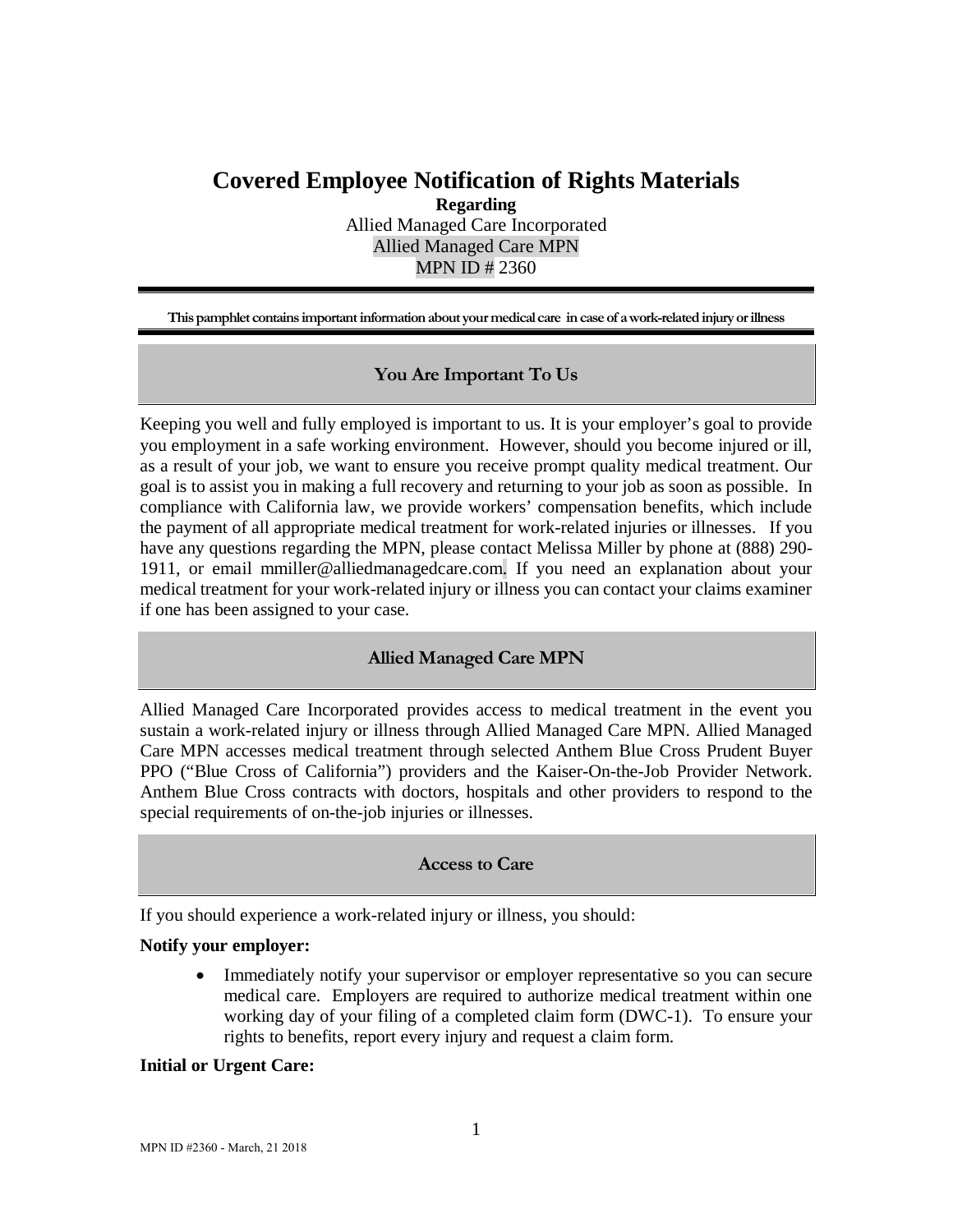• If medical treatment is needed, your employer will direct you to an MPN provider upon initial report of injury. An appointment for initial medical care should be immediate but in no event longer than 3 business days of a covered employee's notice to your employer or MPN Medical Access Assistant that treatment is needed.

### **For Emergency Care**:

• In the case of emergency<sup>\*</sup> go to the nearest healthcare provider. Once your condition is stable, contact your employer, AIMS at (800) 444-6157, or Medical Access Assistant for assistance in locating a MPN provider for continued care.

*\*Emergency care is defined as a need for those health care services provided to evaluate and treat medical conditions of a recent onset and severity that would lead a lay person, possessing an average knowledge of medicine, to believe that urgent care is required.* 

### **Subsequent Care:**

- All medical non-emergencies, which require ongoing treatment, in-depth medical testing or a rehabilitation program, must be authorized by your claims examiner and based upon medically evidenced based treatment guidelines (California Labor Code §5307.27, and as set forth in title 8, California Code of Regulations, section 9792.20 et seq.). Access to subsequent care, including specialist services, shall be available within no more than twenty (20) business days of a covered employee's reasonable requests for an appointment through an MPN Medical Access Assistant. If an MPN Medical Access Assistant is unable within ten business days to schedule an initial medical appointment that will occur within twenty (20) business days of an employee's request, then AIMS shall permit the employee to obtain necessary treatment with an appropriate specialist outside of the MPN. The MPN physician, who is the primary treating physician, will continue to direct all of the covered injured employee's medical treatment needs.
- If a covered employee is not able to obtain from an MPN physician reasonable and necessary medical treatment within the applicable access standards noted above, the covered employee will be permitted to obtain necessary treatment for that injury from an appropriate specialist outside the MPN within a reasonable geographic area. When the MPN is able to provide the necessary treatment through an MPN physician, a covered employee treating outside the MPN may be required to treat with an MPN physician when a transfer is appropriate.
- If ancillary services are not available within a reasonable time or a reasonable geographic area to a covered employee, then the employee may obtain necessary ancillary services outside of the MPN within a reasonable geographic area.

# **If you are temporarily working, relocate or move outside of the MPNs geographic service area and are injured:**

The following is Allied Managed Care Incorporated's written policy for arranging or approving non-emergency medical care for: (1) a covered employee authorized by the employer to temporarily work or travel for work outside of the MPN geographic service area when the need for medical care arises; (2) a former employee whose employer has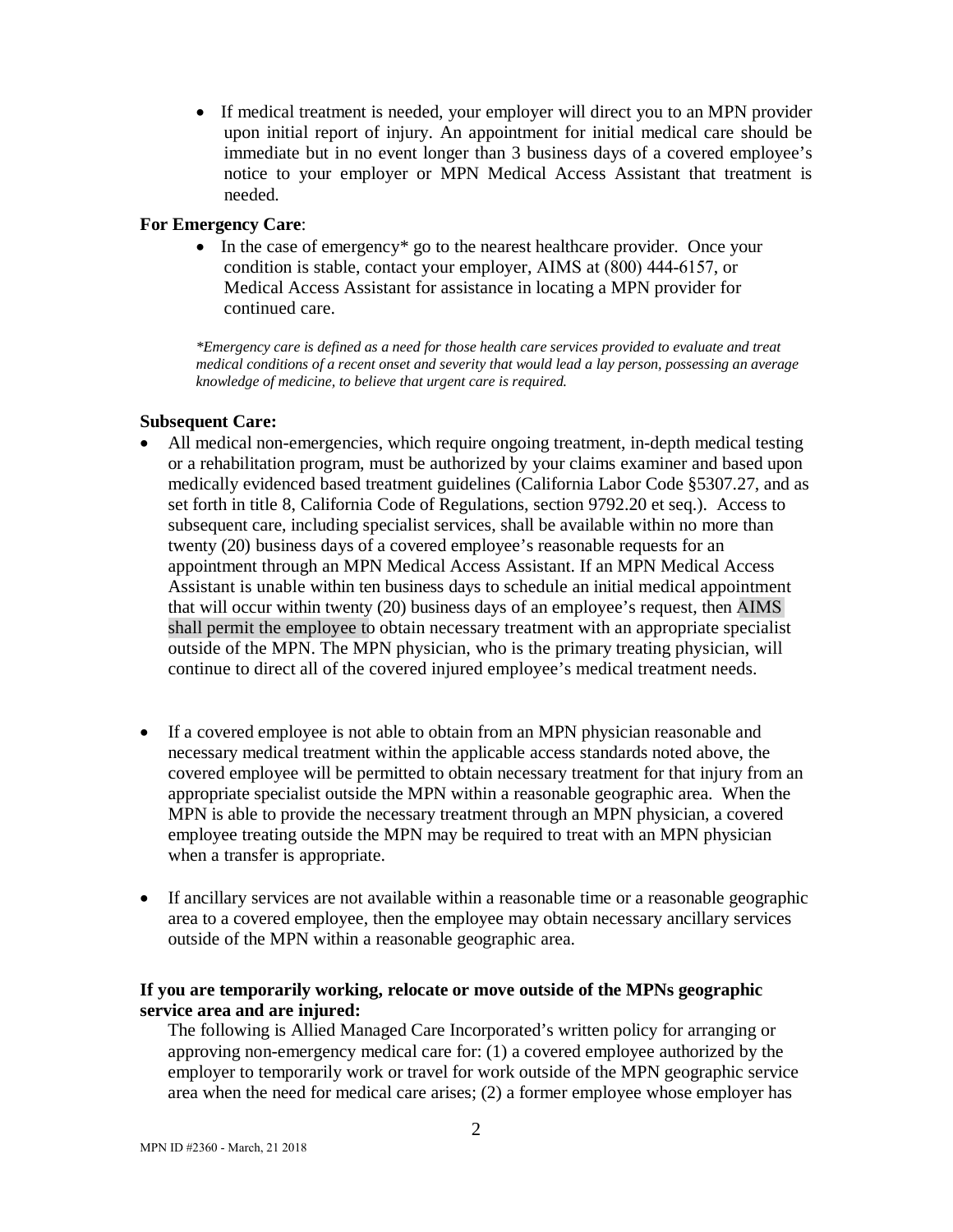ongoing workers' compensation obligations and who permanently resides outside the MPN geographic service area; and (3) an injured employee who decides to temporarily reside outside the MPN geographic service area during recovery.

- When an employee has a work-related non-emergent injury or illness outside of the service area, the employee should notify the employer and seek treatment at the closest occupational health or primary care clinic to the patient.
- In the event of an emergency or if urgent care is needed, the employee should seek medical attention from the nearest hospital or urgent care center. If feasible, the employee or a personal representative should report his/her injury/illness within 24 hours of receiving treatment.
- Once the injured/ill employee returns to the service area, medical care will be transferred to a provider within the MPN.
- Employees temporarily working, relocate or move outside of the MPNs geographic service area will have a choice of at least three physicians outside the MPN geographic service area who either have been referred by the employee's primary treating physician within the MPN or have been selected by the MPN Applicant. In addition to the physicians within the MPN, the employee may change physicians among the referred physicians and may obtain a second and third opinion from the referred physicians. Referred physicians will be located within the access standards described in this notice e.g. 15 miles or 30 minutes for primary care and 30 miles or 60 minutes for specialty care.
- The MPN does not prevent a covered employee outside the MPN geographic service area from choosing a provider for non-emergency medical care.

**Upon your return to California, should you require ongoing medical care, immediately contact your claims examiner or your employer for referral to a MPN provider for continued care.** 

# **How to Choose a Physician within the MPN**

The MPN has providers for the entire state of California. The MPN must give you a regional list of providers that includes at least 3 physicians in each specialty commonly used to treat work related injuries or illnesses in your industry. The MPN must provide access to primary treating physicians within 15 miles or 30 minutes, and specialists within 30 miles or 60 minutes.

To locate a participating provider or obtain a regional listing:

#### **Provider Directories:**

• On-line Directories – if you have internet access, you can access the roster of all treating physicians in the MPN by going to the website https://www.viiad.com/anthemcompass/KBALLIEDM000/app/home.asp. A copy of the complete provider listing is also available in writing or electronic copy upon request. For more information about the MPN go to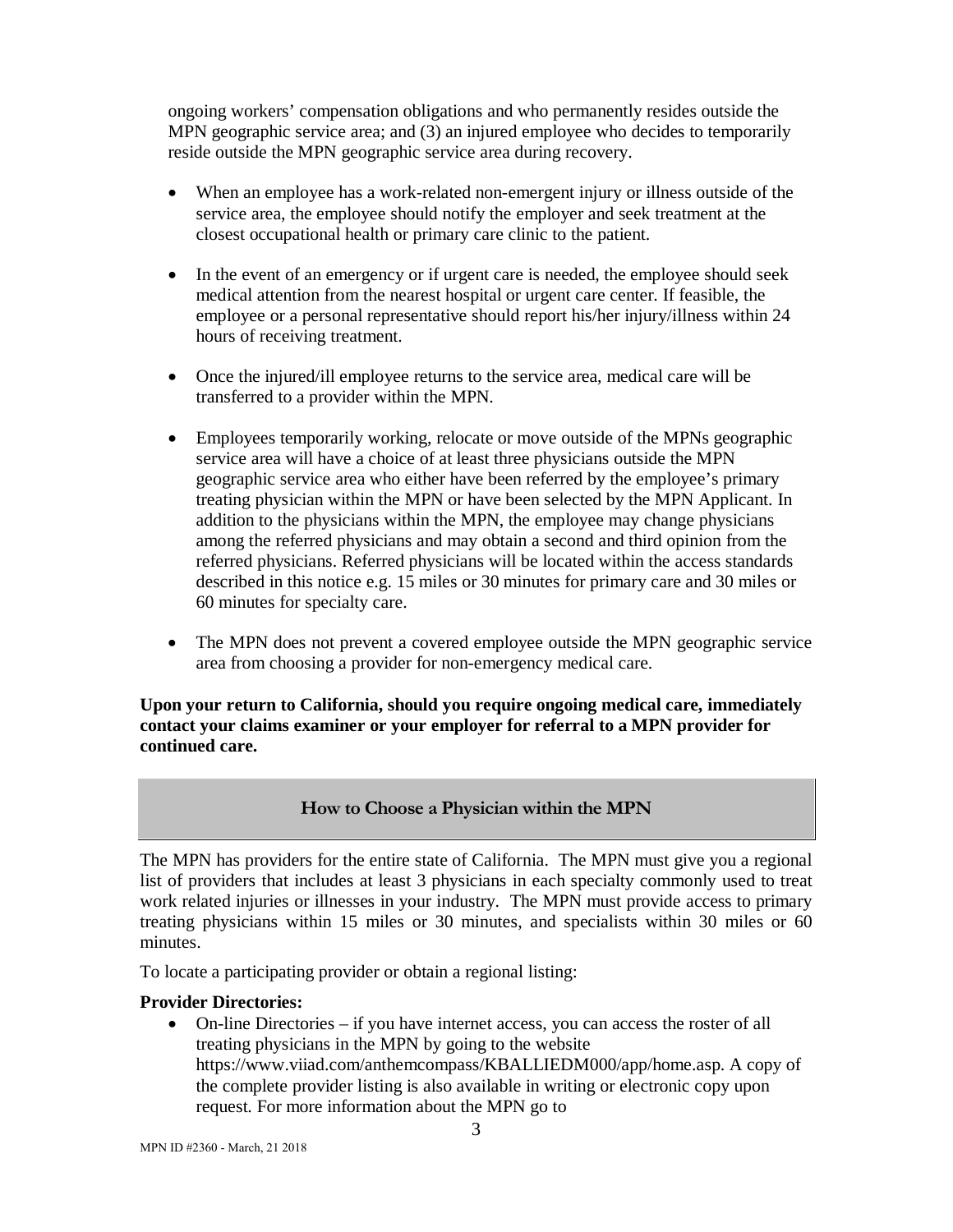http://www.alliedmanagedcare.com/mpn. Secondary treating physicians and specialists that can only be seen with an approved referral are clearly designated "by referral only" in the online provider finder and roster of all treating physicians.

- If you do not have internet access, you may request assistance locating an MPN provider or obtaining an appointment by contacting the Medical Access Assistant at 844 MPN-HELP, email at MPNhelp@alliedmanagedcare.com, and fax 916-362- 3043.
- Promptly contact your claims examiner to notify us of any appointment you schedule with an MPN provider.

### **Choosing a Physician (for all initial and subsequent care):**

- Your employer will direct you to an MPN provider upon initial report of injury. You have the right to be treated by a physician of your choice within the MPN *after your initial visit*.
- The providers you choose should be appropriate to treat your injury
- If you wish to change your MPN physician after your initial visit, you may do so by:
	- $\triangleright$  Accessing the on-line provider directories (see above)
	- $\triangleright$  Call the Medical Access Assistant or Claims Professional
- If you have trouble getting an appointment with a provider within the MPN contact the Medical Access Assistant as soon as you are able and they can assist you.
- If you select a new physician, immediately contact your claims examiner and provide him or her with the name, address and phone number of the physician you have selected. You should also provide the date and time of your initial evaluation.
- If it is medically necessary for your treatment to be referred to a specialist, your MPN physician can make the appropriate referral within the network or you may select a specialist of your choice within the MPN
- If a chiropractor is selected as a treating physician, the chiropractor may act as a treating physician only until the 24-visit cap is met unless otherwise authorized by the employer or insurer, after which the covered employee must select another treating physician in the MPN who is not a chiropractor, and if the employee fails to do so, then the insurer or employer may assign another treating physician who is not a chiropractor.
- If a type of specialist is needed, or recommended by your MPN physician, but is not available to you within the network, you will be allowed to treat with a specialist outside of the network. Your claims examiner can assist you to identify appropriate specialists if requested. Once you have identified the appropriate specialist outside of the network, schedule an appointment and notify your primary treating physician and claims examiner of the appointment date and time. Your MPN physician, who is your primary treating physician, will continue to direct all of your medical treatment needs.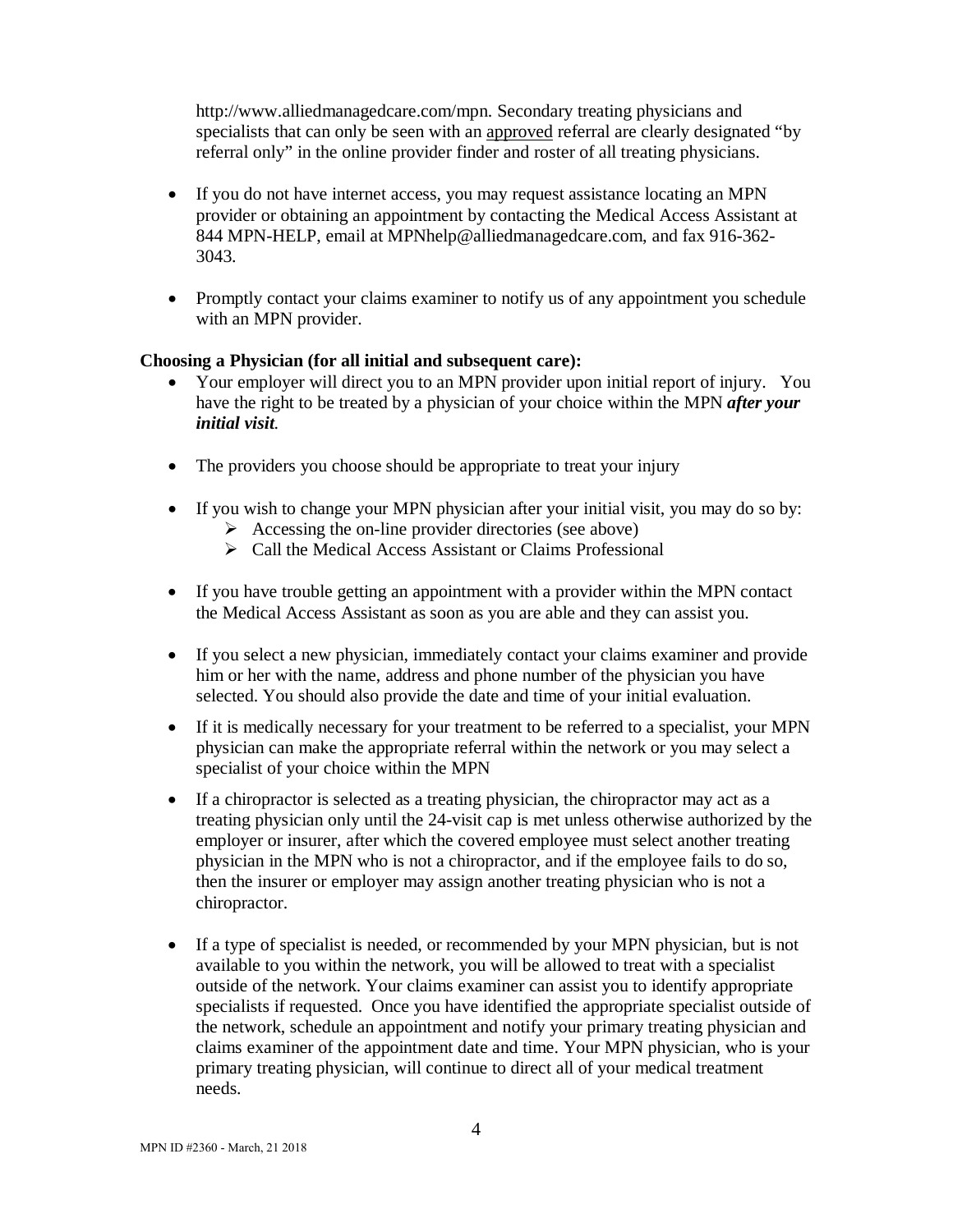- If the MPN cannot provide access to a primary treating physician within 15 miles or 30 minutes of your workplace or residence, the MPN may allow you to seek treatment outside the MPN. Please contact your claims examiner for assistance.
- The MPN will offer Telehealth to injured workers statewide. If the injured worker consents to the use of Telehealth, consent will be documented pursuant to Business and Professions Code section 2290.5(b) and the MPN will facilitate the coordination of Telehealth for the injured worker using mobile applications, computer applications or kiosks at the employer's location.
- If you select and consent to a physician who only sees patients via Telehealth, then that physician will be counted as an available MPN physician when determining if Access Standards have been met.
- If you do not provide consent for Telehealth, or revoke your consent, the MPN will be limited to offering MPN physicians within Access Standards in a brick and mortar setting. If the MPN does not meet Access Standards, you shall be permitted to obtain necessary treatment for that injury from an appropriate Primary Treating Physician or Specialist outside the MPN within a reasonable geographic area.
- Injured workers may obtain Telehealth information and a listing of Telehealth physician by going to https://www.viiad.com/anthemcompass/KBALLIEDM000/app/home.asp and selecting the search option for Telehealth.

# **Medical Access Assistant(s)**

MPN Medical Access Assistants are available, at a minimum, from Monday through Saturday (excluding Sundays and holidays) from 7 am to 8 pm, Pacific Time, to provide covered employee assistance with access to medical care under the MPN. The assistance includes but is not limited to contacting provider offices during regular business hours to find available MPN physicians of your choice, and scheduling and confirming physician medical appointments. Assistance is available in English and Spanish.

At least one MPN medical access assistant is available to respond at all required times, with the ability for callers to leave a voice message. Medical access assistants will respond to calls, faxes or messages by the next day, excluding Sundays and holidays. MAAs work in coordination with the MPN Contact and the claims adjuster(s) to ensure timely and appropriate medical treatment is available to you. You may contact the Medical Access Assistant at 844 MPN-HELP, email at MPNhelp@alliedmanagedcare.com, and fax 916-362- 3043.

#### **Second and Third Opinions**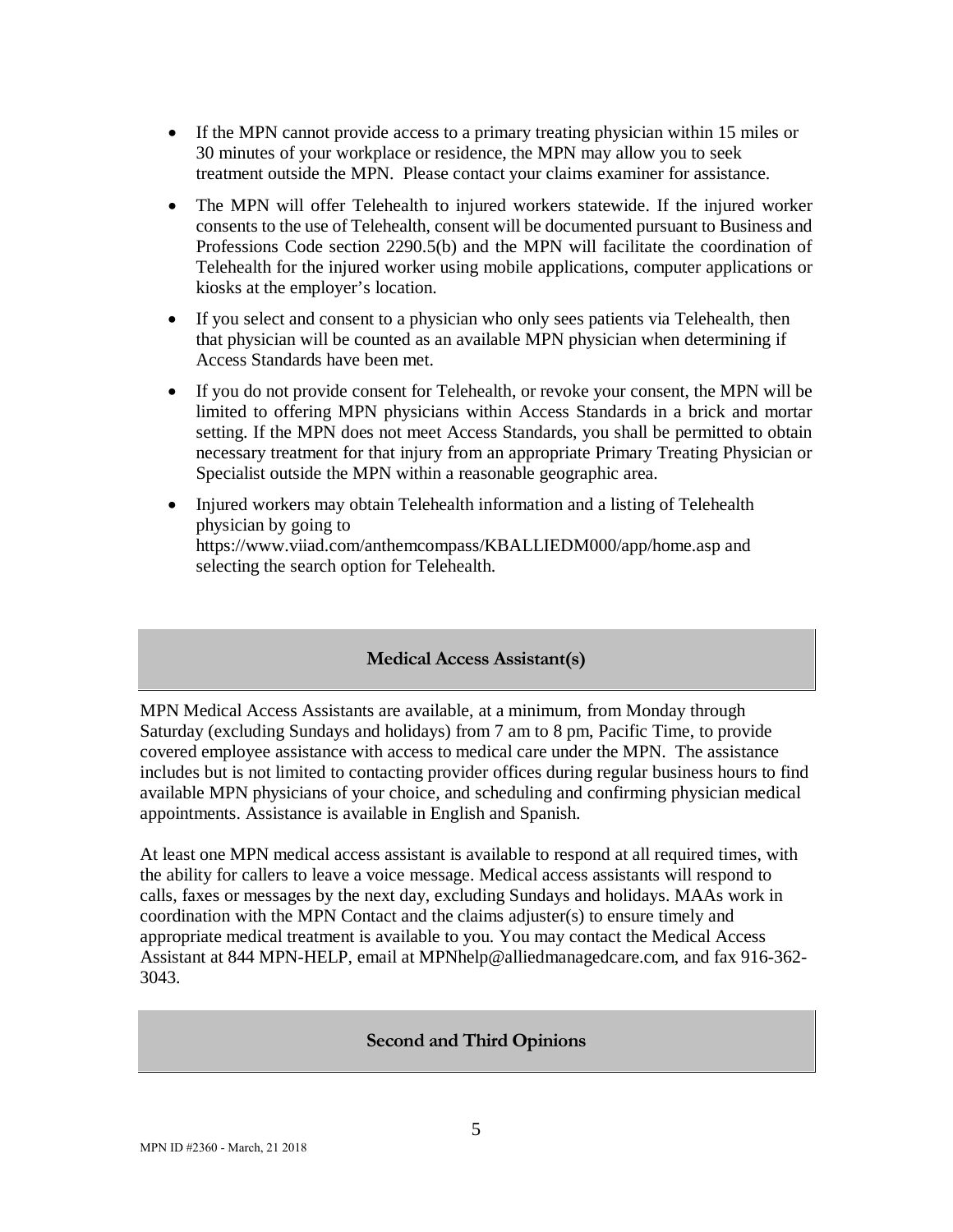#### **Second Opinion:**

- If you disagree with the either the diagnosis or the treatment prescribed by your MPN physician, you may obtain a second opinion within the MPN. During this process you are required to continue your treatment with an MPN physician of your choice. In order to obtain a second opinion you and the MPN share responsibilities:
	- $\triangleright$  Inform your claims examiner of your dispute regarding your treating physician's opinion either orally or in writing.
	- $\triangleright$  You are to select a physician or specialist from a regional list of available MPN providers, which will be provided to you by your claims examiner upon notification of your request for a second opinion.
	- $\triangleright$  You are to make an appointment within 60 days.
	- $\triangleright$  You are to inform your claims examiner of the appointment date and time.
	- $\triangleright$  You shall be deemed to have waived your right to a second opinion if you do not make an appointment within 60 days from receipt of the list.
	- $\triangleright$  You have the right to request a copy of the medical records sent to the second opinion physicians.
	- $\triangleright$  If the second opinion doctor feels that your injury is outside of the type of injury he or she normally treats, the doctor's office will notify you and your employer or insurer. You will get another list of MPN doctors or specialists so you can make another selection.

# **Third Opinion:**

- If you disagree with either the diagnosis or the treatment prescribed by the second opinion physician, you may obtain a third opinion within the MPN. During this process you are required to continue your treatment with a MPN physician of your choice. In order to obtain a third opinion you and the MPN share responsibilities:
	- $\triangleright$  Inform your claims examiner of your dispute regarding your treating physician's opinion either orally or in writing.
	- $\triangleright$  You are to select a physician or specialist from the list of available MPN providers previously provided or you may request a new regional area list.
	- $\triangleright$  You are to make an appointment within 60 days.
	- $\triangleright$  You are to inform your claims examiner of the appointment date and time.
	- $\triangleright$  You shall be deemed to have waived your right to a third opinion if you do not make an appointment within 60 days from receipt of the list.
	- $\triangleright$  You have the right to request a copy of the medical records sent to the third opinion physician.
	- $\triangleright$  If the third opinion doctor feels that your injury is outside of the type of injury he or she normally treats, the doctor's office will notify you and your employer or insurer. You will get another list of MPN doctors or specialists so you can make another selection.
- If the MPN does not contain a physician who can provide the treatment recommended by the Second or Third Opinion physician, the employee may choose a physician outside the MPN within a reasonable geographic area. The covered employee may obtain the recommended treatment by changing physicians to the second opinion physician, third opinion physician, or other MPN physician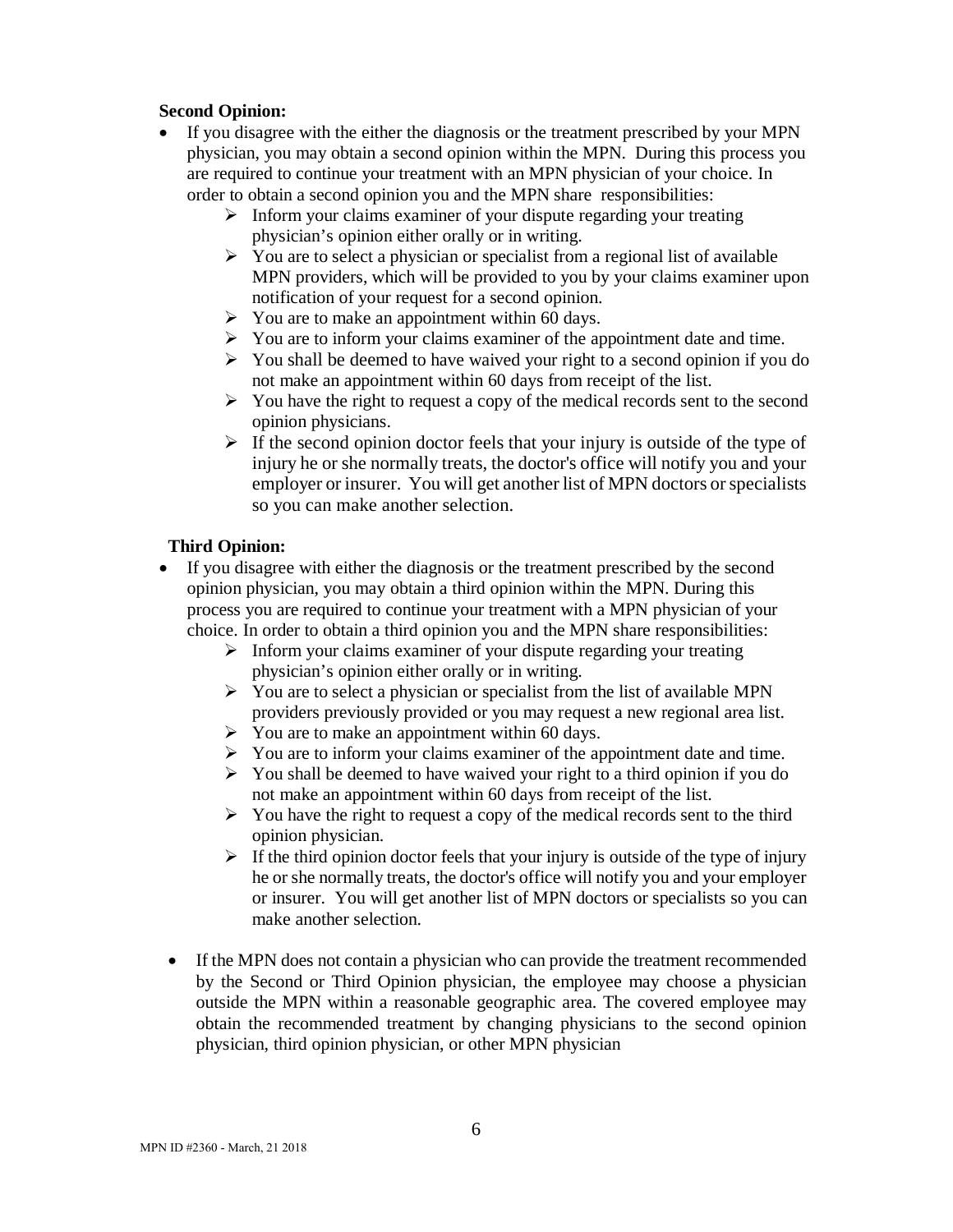- At the time of selection of the physician for a third opinion, the MPN Contact will notify you about the MPN Independent Medical Review process and provide you with an application for the MPN Independent Medical Review process (see below).
- If you disagree with the third-opinion doctor, you may ask for an MPN Independent Medical Review (IMR).Your employer or MPN Contact will give you information on requesting an MPN Independent Medical Review and a form at the time you select a third-opinion physician.
- If either the second or third-opinion doctor or MPN Independent Medical Reviewer agrees with your need for a treatment or test, you may be allowed to receive that medical service from a provider within the MPN or if the MPN does not contain a physician who can provide the recommended treatment, you may choose a physician outside the MPN within a reasonable geographic area.

# **Continuity of Care Policy**

Your employer or insurer has a written "*Continuity of Care"* policy that will determine whether you can temporarily continue treatment for an existing work injury with your doctor if your doctor is no longer participating in the MPN.

If your employer decides that you do not qualify to continuing your care with the non-MPN provider, you and your primary treating physician must receive a letter of notification.

If you meet certain conditions, you may qualify to continue treating with this doctor for up to a year before you must switch to MPN physicians. These conditions are:

- **(Acute)** The treatment for your injury or illness will be completed in less than 90 days;
- **(Serious or chronic)** Your injury or illness is one that is serious and continues for at least 90 days without full cure or worsens and requires ongoing treatment. You may be allowed to be treated by your current treating doctor for up to one year, until a safe transfer of care can be made.
- **(Terminal)** You have an incurable illness or irreversible condition that is likely to cause death within one year or less.
- **(Pending Surgery)** You already have a surgery or other procedure that has been authorized by your employer or insurer that will occur within 180 days of the termination of contract date between the MPN and your doctor.

You can disagree with your employer's decision to deny you Continuity of Care with the terminated MPN provider. If you want to continue treating with the terminated doctor, ask your primary treating physician for a medical report on whether you have one of the four conditions stated above to see if you qualify to continue treating with your current doctor temporarily.

Your primary treating physician has 20 days from the date of your request to give you a copy of his/her medical report on your condition. If your primary treating physician does not give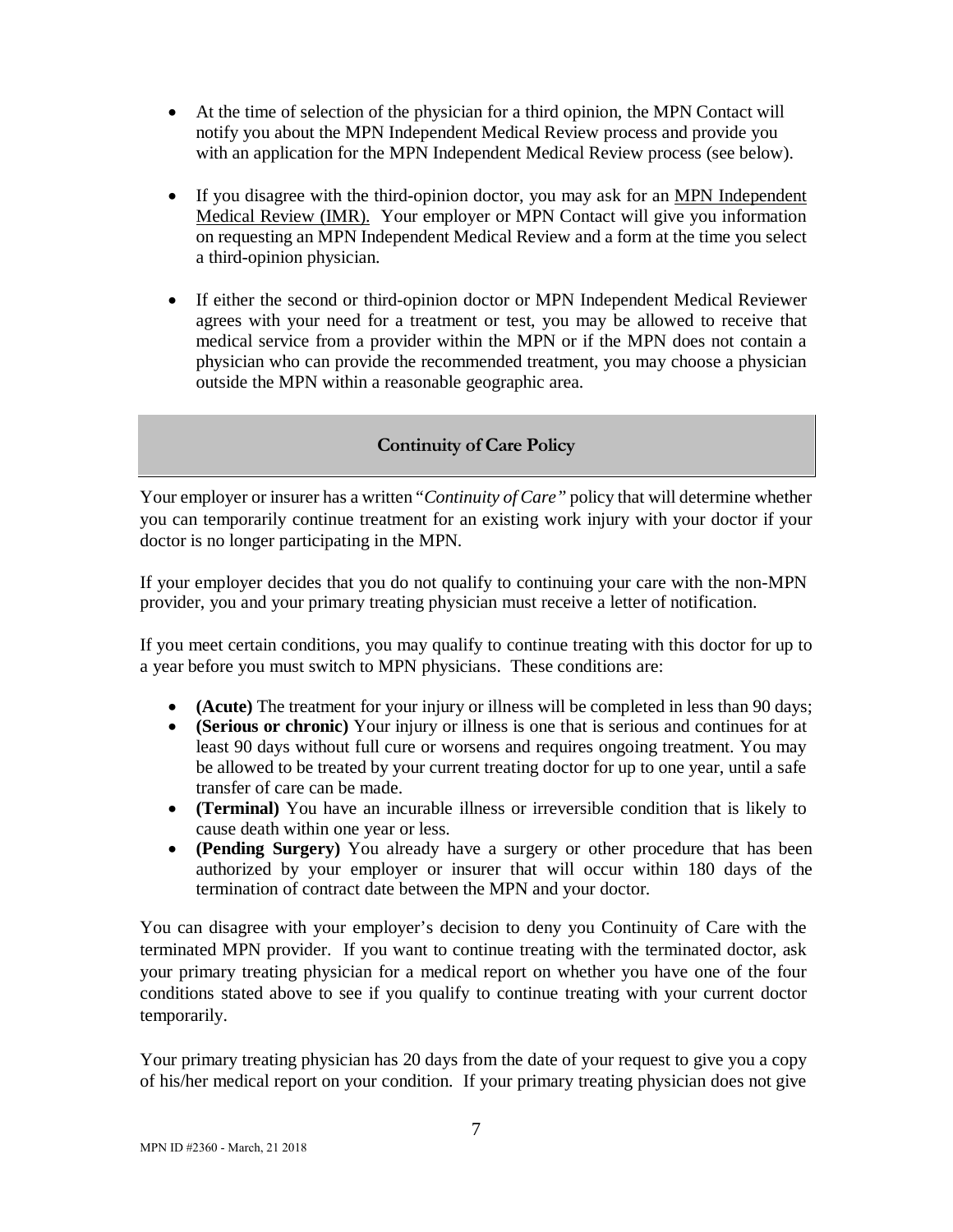you the report within 20 days of your request, the employer can transfer your care to another physician within the MPN.

You will need to give a copy of the report to your employer if you wish to postpone the transfer of your care into the MPN. If you or your employer disagrees with your doctor's report on your condition, you or your employer can dispute it. See the complete Continuity of Care policy for more details on the dispute resolution process.

For a copy of the entire Continuity of Care policy in English or Spanish, ask your MPN Contact or your claims examiner.

# **Transfer of Care Policy**

Your employer or insurer has a "*Transfer of Care"* policy which will determine if you can continue being temporarily treated for an existing work-related injury by a physician outside of the MPN before your care is transferred into the MPN.

If you have properly predesignated a primary treating physician, you cannot be transferred into the MPN. (If you have questions about predesignation, ask your supervisor.) If your current doctor is not or does not become a member of the MPN, then you may be required to see a MPN physician.

If your employer decides to transfer you into the MPN, you and your primary treating physician must receive a letter notifying you of the transfer.

If you meet certain conditions, you may qualify to continue treating with a non-MPN physician for up to a year before you are transferred into the MPN. The qualifying conditions to postpone the transfer of your care into the MPN are:

- **(Acute)** The treatment for your injury or illness will be completed in less than 90 days;
- **(Serious or chronic)** Your injury or illness is one that is serious and continues for at least 90 days without full cure or worsens and requires ongoing treatment. You may be allowed to be treated by your current treating doctor for up to one year, until a safe transfer of care can be made.
- **(Terminal)** You have an incurable illness or irreversible condition that is likely to cause death within one year or less.
- **(Pending Surgery)** You already have a surgery or other procedure that has been authorized by your employer or insurer that will occur within 180 days of the MPN effective date.

You can disagree with your employer's decision to transfer your care into the MPN. If you don't want to be transferred into the MPN, ask your primary treating physician for a medical report on whether you have one of the four conditions stated above to qualify for a postponement of your transfer into the MPN.

Your primary treating physician has 20 days from the date of your request to give you a copy of his/her report on your condition. If your primary treating physician does not give you the